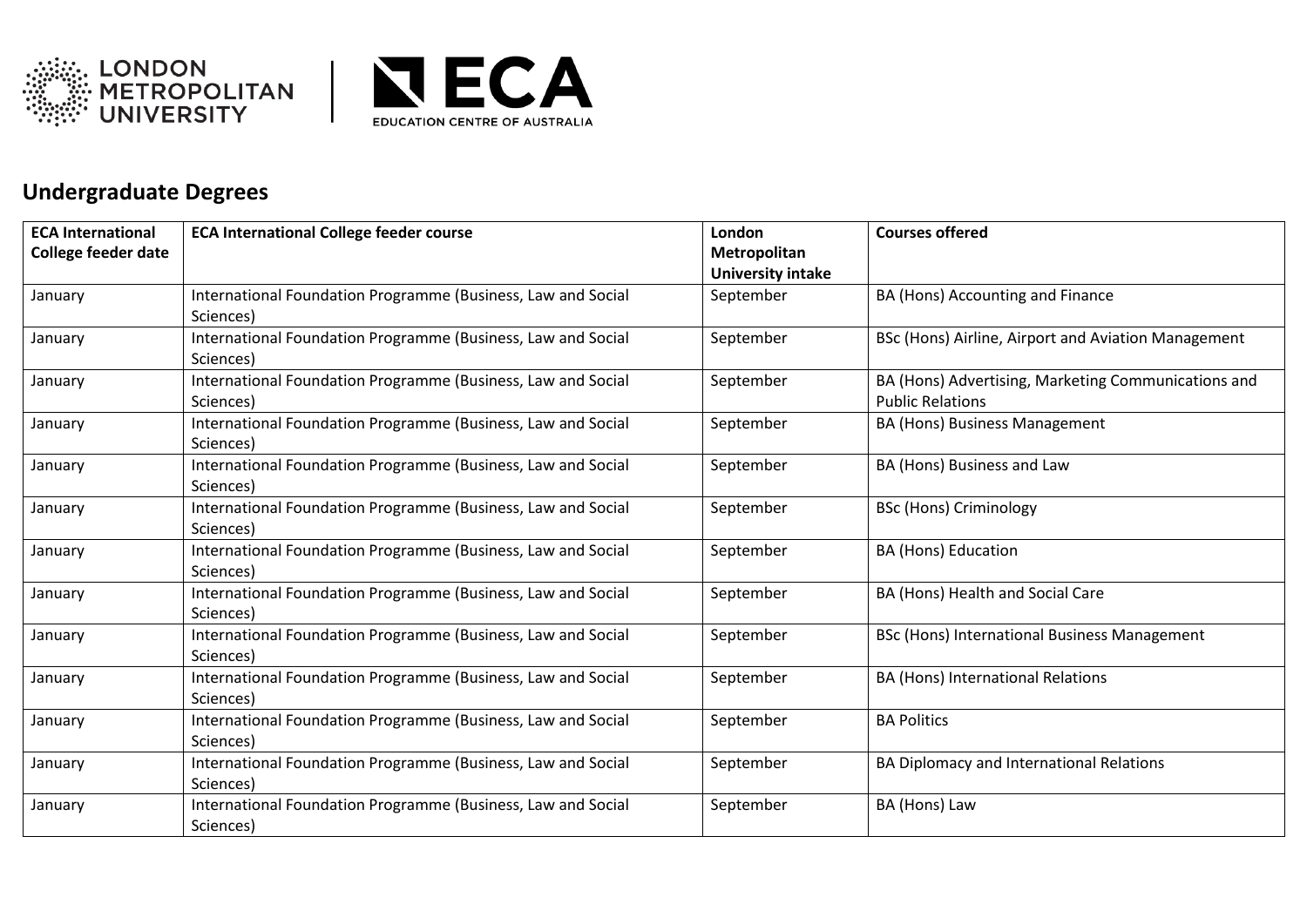| January | International Foundation Programme (Business, Law and Social<br>Sciences)  | September | LLB Law - (Hons)                           |  |
|---------|----------------------------------------------------------------------------|-----------|--------------------------------------------|--|
| January | International Foundation Programme (Business, Law and Social<br>Sciences)  | September | BA (Hons) Sociology                        |  |
| January | International Foundation Programme (Business, Law and Social<br>Sciences)  | September | <b>BA</b> (Hons)Translation                |  |
| January | International Foundation Programme (Business, Law and Social<br>Sciences)  | September | BSc Community Development and Leadership   |  |
| January | International Foundation Programme (Business, Law and Social<br>Sciences)  | September | <b>BSc Banking and Finance</b>             |  |
| January | International Foundation Programme (Business, Law and Social<br>Sciences)  | September | <b>BSc Economics and Finance</b>           |  |
| January | International Foundation Programme (Business, Law and Social<br>Sciences)  | September | <b>BA Marketing</b>                        |  |
| January | International Foundation Programme (Engineering, Computing and<br>Science) | September | <b>BSc (Hons) Biomedical Science</b>       |  |
| January | International Foundation Programme (Engineering, Computing and<br>Science) | September | <b>BSc (Hons) Chemistry</b>                |  |
| January | International Foundation Programme (Engineering, Computing and<br>Science) | September | <b>BSc (Hons) Computing</b>                |  |
| January | International Foundation Programme (Engineering, Computing and<br>Science) | September | <b>BSc (Hons) Computer Science</b>         |  |
| January | International Foundation Programme (Engineering, Computing and<br>Science) | September | <b>BSc (Hons) Mathematical Sciences</b>    |  |
| January | International Foundation Programme (Engineering, Computing and<br>Science) | September | <b>BSc (Hons) Medical Bioscience</b>       |  |
| January | International Foundation Programme (Art, Design and Media)                 | September | BA (Hons) Architecture                     |  |
| January | International Foundation Programme (Art, Design and Media)                 | September | BA (Hons) Digital Media                    |  |
| January | International Foundation Programme (Art, Design and Media)                 | September | BA(Hons) Fashion                           |  |
| January | International Foundation Programme (Art, Design and Media)                 | September | BA (Hons) Fine Art                         |  |
| January | International Foundation Programme (Art, Design and Media)                 | September | BA (Hons) Graphic Design                   |  |
| January | International Foundation Programme (Art, Design and Media)                 | September | BA (Hons) Illustration and Animation       |  |
| January | International Foundation Programme (Art, Design and Media)                 | September | BA (Hons) Interior Architecture and Design |  |
| January | International Foundation Programme (Art, Design and Media)                 | September | BA (Hons) Interior Design                  |  |
| January | International Foundation Programme (Art, Design and Media)                 | September | BA (Hons) Interior Design and Decoration   |  |
| January | International Foundation Programme (Art, Design and Media)                 | September | <b>BSc (Hons) Media and Communications</b> |  |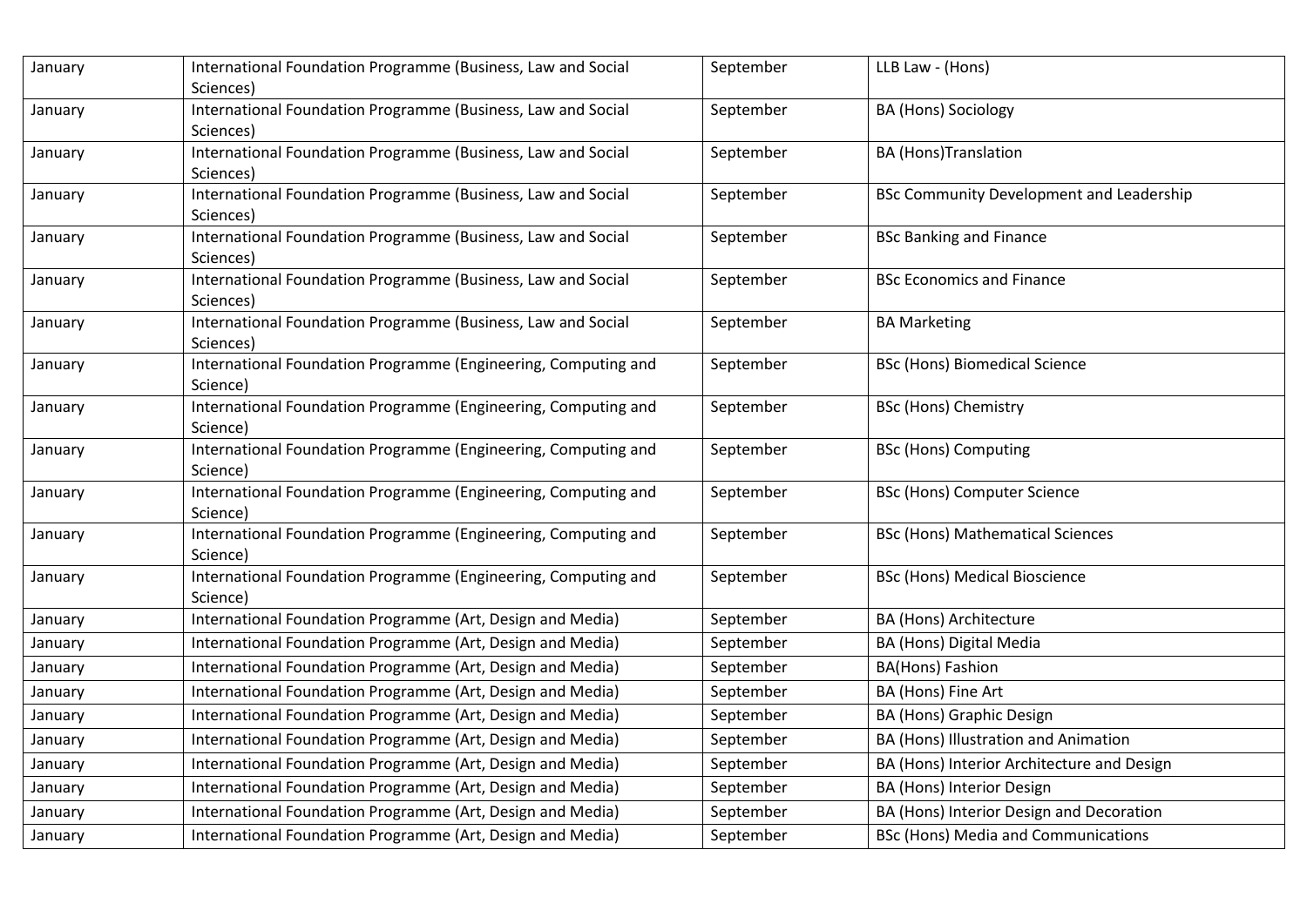| <b>ECA International College feeder date</b> |                                                   | London Metropolitan University intake |                                            |
|----------------------------------------------|---------------------------------------------------|---------------------------------------|--------------------------------------------|
|                                              | <b>ECA International College feeder course</b>    |                                       | <b>Courses offered</b>                     |
| May                                          | International Foundation Programme (Business, Law | January / February                    |                                            |
|                                              | and Social Sciences)                              |                                       | BA (Hons) Accounting and Finance           |
| May                                          | International Foundation Programme (Business, Law | January / February                    | BSc (Hons) Airline, Airport and Aviation   |
|                                              | and Social Sciences)                              |                                       | Management                                 |
| May                                          | International Foundation Programme (Business, Law | January / February                    | BA (Hons) Advertising, Marketing           |
|                                              | and Social Sciences)                              |                                       | <b>Communications and Public Relations</b> |
| May                                          | International Foundation Programme (Business, Law | January / February                    |                                            |
|                                              | and Social Sciences)                              |                                       | BA (Hons) Business Management              |
| May                                          | International Foundation Programme (Business, Law | January / February                    |                                            |
|                                              | and Social Sciences)                              |                                       | BA (Hons) Business and Law                 |
| May                                          | International Foundation Programme (Business, Law | January / February                    |                                            |
|                                              | and Social Sciences)                              |                                       | <b>BSc (Hons) Criminology</b>              |
| May                                          | International Foundation Programme (Business, Law | January / February                    |                                            |
|                                              | and Social Sciences)                              |                                       | BA (Hons) Education                        |
| May                                          | International Foundation Programme (Business, Law | January / February                    |                                            |
|                                              | and Social Sciences)                              |                                       | BA (Hons) Health and Social Care           |
| May                                          | International Foundation Programme (Business, Law | January / February                    | <b>BSc (Hons) International Business</b>   |
|                                              | and Social Sciences)                              |                                       | Management                                 |
| May                                          | International Foundation Programme (Business, Law | January / February                    |                                            |
|                                              | and Social Sciences)                              |                                       | BA (Hons) International Relations          |
| May                                          | International Foundation Programme (Business, Law | January / February                    |                                            |
|                                              | and Social Sciences)                              |                                       | <b>BA Politics</b>                         |
| May                                          | International Foundation Programme (Business, Law | January / February                    | BA Diplomacy and International             |
|                                              | and Social Sciences)                              |                                       | Relations                                  |
| May                                          | International Foundation Programme (Business, Law | January / February                    |                                            |
|                                              | and Social Sciences)                              |                                       | BA (Hons) Law                              |
| May                                          | International Foundation Programme (Business, Law | January / February                    |                                            |
|                                              | and Social Sciences)                              |                                       | LLB Law - (Hons)                           |
| May                                          | International Foundation Programme (Business, Law | January / February                    |                                            |
|                                              | and Social Sciences)                              |                                       | BA (Hons) Sociology                        |
| May                                          | International Foundation Programme (Business, Law | January / February                    |                                            |
|                                              | and Social Sciences)                              |                                       | <b>BA</b> (Hons)Translation                |
| May                                          | International Foundation Programme (Business, Law | January / February                    | <b>BSc Community Development and</b>       |
|                                              | and Social Sciences)                              |                                       | Leadership                                 |